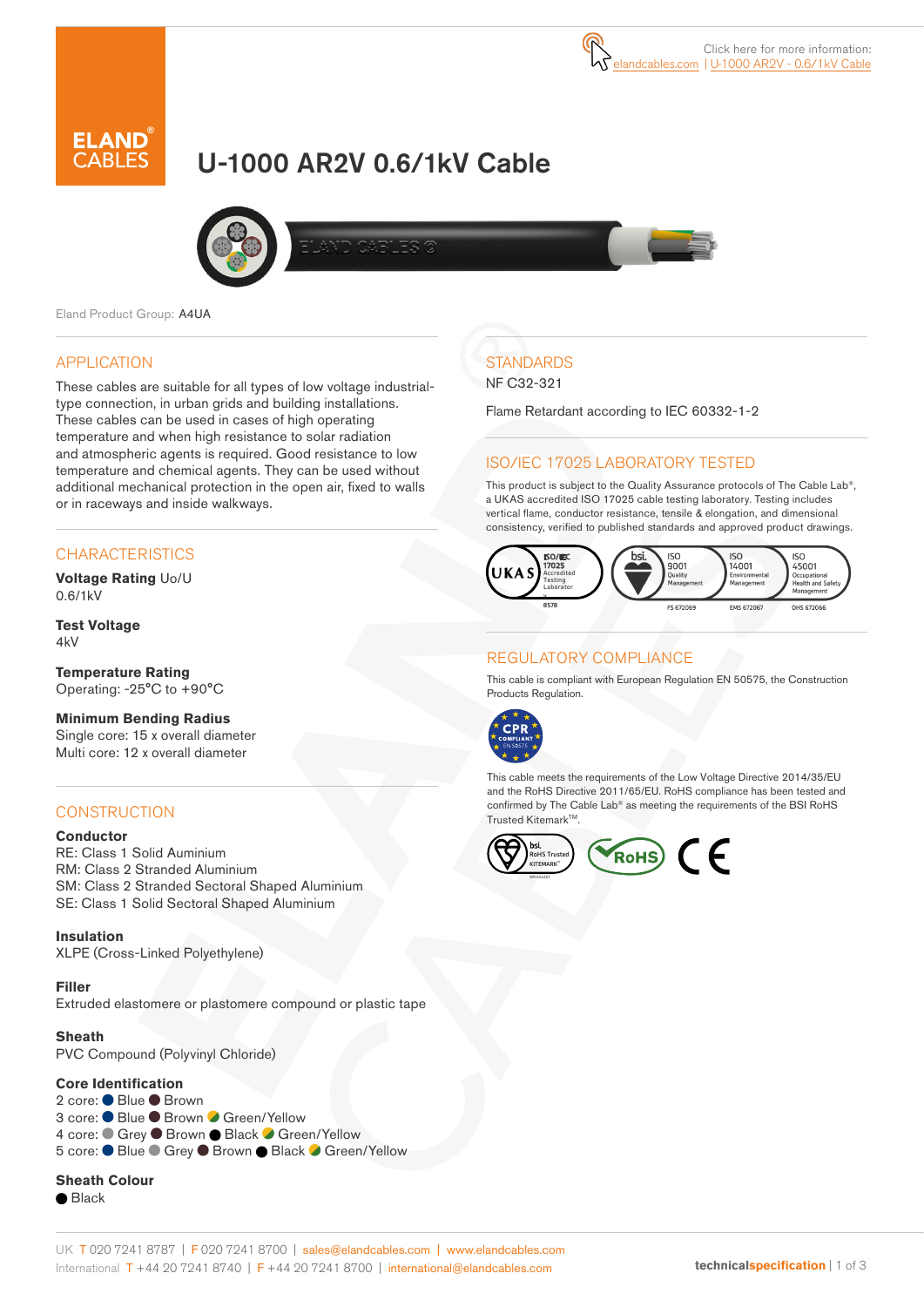

# DIMENSIONS

| ELAND PART NO. | NO. OF<br>CORES | CONDUCTOR<br><b>TYPE</b> | NOMINAL CROSS<br><b>SECTIONAL AREA</b><br>mm <sup>2</sup> | <b>NOMINAL</b><br>OVERALL DIAMETER<br>mm | NOMINAL<br>WEIGHT<br>kg/km |
|----------------|-----------------|--------------------------|-----------------------------------------------------------|------------------------------------------|----------------------------|
| A4UA01016RM    | 1               | <b>RM</b>                | 16                                                        | 9.5                                      | 122                        |
| A4UA01025RM    | $\mathbf{1}$    | <b>RM</b>                | 25                                                        | 11.9                                     | 175                        |
| A4UA01035RM    | 1               | <b>RM</b>                | 35                                                        | 13                                       | 206                        |
| A4UA01050RM    | $\mathbf{1}$    | <b>RM</b>                | 50                                                        | 14.9                                     | 267                        |
| A4UA01070RM    | 1               | <b>RM</b>                | 70                                                        | 17                                       | 358                        |
| A4UA01095RM    | $\mathbf{1}$    | <b>RM</b>                | 95                                                        | 18.9                                     | 451                        |
| A4UA01120RM    | $\mathbf{1}$    | <b>RM</b>                | 120                                                       | 20.7                                     | 546                        |
| A4UA01150RM    | $\mathbf{1}$    | <b>RM</b>                | 150                                                       | 22.7                                     | 655                        |
| A4UA01185RM    | 1               | RM                       | 185                                                       | 25.1                                     | 800                        |
| A4UA01240RM    | $\mathbf{1}$    | <b>RM</b>                | 240                                                       | 27.6                                     | 987                        |
| A4UA01300RM    | $\mathbf{1}$    | <b>RM</b>                | 300                                                       | 31.9                                     | 1324                       |
| A4UA01400RM    | $\mathbf{1}$    | <b>RM</b>                | 400                                                       | 34.9                                     | 1640                       |
| A4UA01500RM    | $\mathbf{1}$    | <b>RM</b>                | 500                                                       | 39.3                                     | 2030                       |
| A4UA01630RM    | $\mathbf{1}$    | <b>RM</b>                | 630                                                       | 44.1                                     | 2400                       |
| A4UA01800RM    | 1               | <b>RM</b>                | 800                                                       | 46.5                                     | 2505                       |
| A4UA011000RM   | $\mathbf{1}$    | <b>RM</b>                | 1000                                                      | 52                                       | 3115                       |
| A4UA03070SM    | 3               | SM/SM                    | 70/35                                                     | 28.8                                     | 935                        |
| A4UA03070SM    | 3               | SM/SM                    | 95/50                                                     | 32.2                                     | 1120                       |
| A4UA03120SM    | 3               | SM/SM                    | 120/70                                                    | 34.6                                     | 1430                       |
| A4UA03150SM    | 3               | SM/SM                    | 150/70                                                    | 38.5                                     | 1950                       |
| A4UA03185SM    | 3               | SM/SM                    | 185/95                                                    | 42.4                                     | 2345                       |
| A4UA03240SM    | 3               | SM/SM                    | 240/120                                                   | 47.2                                     | 2980                       |
| A4UA04016RE    | $\overline{4}$  | RE/RM                    | 16                                                        | 22.1                                     | 596                        |
| A4UA04025RE    | $\overline{4}$  | RE/RM                    | 25                                                        | 26.2                                     | 851                        |
| A4UA04035RE    | $\overline{4}$  | RE/RM                    | 35                                                        | 28.9                                     | 1055                       |
| A4UA04035SM    | $\overline{4}$  | <b>SM</b>                | 35                                                        | 25.9                                     | 690                        |
| A4UA04050SE    | 4               | SE/SM                    | 50                                                        | 28.4                                     | 832                        |
| A4UA04070SE    | $\overline{4}$  | SE/SM                    | 70                                                        | 32.4                                     | 1147                       |
| A4UA04095SE    | 4               | SE/SM                    | 95                                                        | 35.6                                     | 1460                       |
| A4UA04120SE    | $\overline{4}$  | SE/SM                    | 120                                                       | 40.6                                     | 1861                       |
| A4UA04150SE    | 4               | SE/SM                    | 150                                                       | 44.8                                     | 2318                       |
| A4UA04185SE    | $\overline{4}$  | SE/SM                    | 185                                                       | 49.2                                     | 2866                       |
| A4UA04240SE    | 4               | SE/SM                    | 240                                                       | 54.9                                     | 3616                       |
| A4UA04400SE    | $\overline{4}$  | SE/SM                    | 300                                                       | 58.8                                     | 4500                       |
| A4UA05016RM    | 5               | <b>RM</b>                | 16                                                        | 23.4                                     | 625                        |
| A4UA05025RM    | 5               | <b>RM</b>                | 25                                                        | 28.2                                     | 950                        |
| A4UA05035RM    | 5               | $\mathsf{RM}$            | 35                                                        | 31                                       | 1195                       |
| A4UA05050RM    | 5               | <b>RM</b>                | 50                                                        | 36.8                                     | 1540                       |
| A4UA05070RM    | 5               | <b>RM</b>                | 70                                                        | 42.8                                     | 2240                       |
| A4UA05095RM    | 5               | <b>RM</b>                | 95                                                        | 48.5                                     | 3015                       |
| A4UA05120RM    | 5               | $\mathsf{RM}$            | 120                                                       | 53.6                                     | 3580                       |